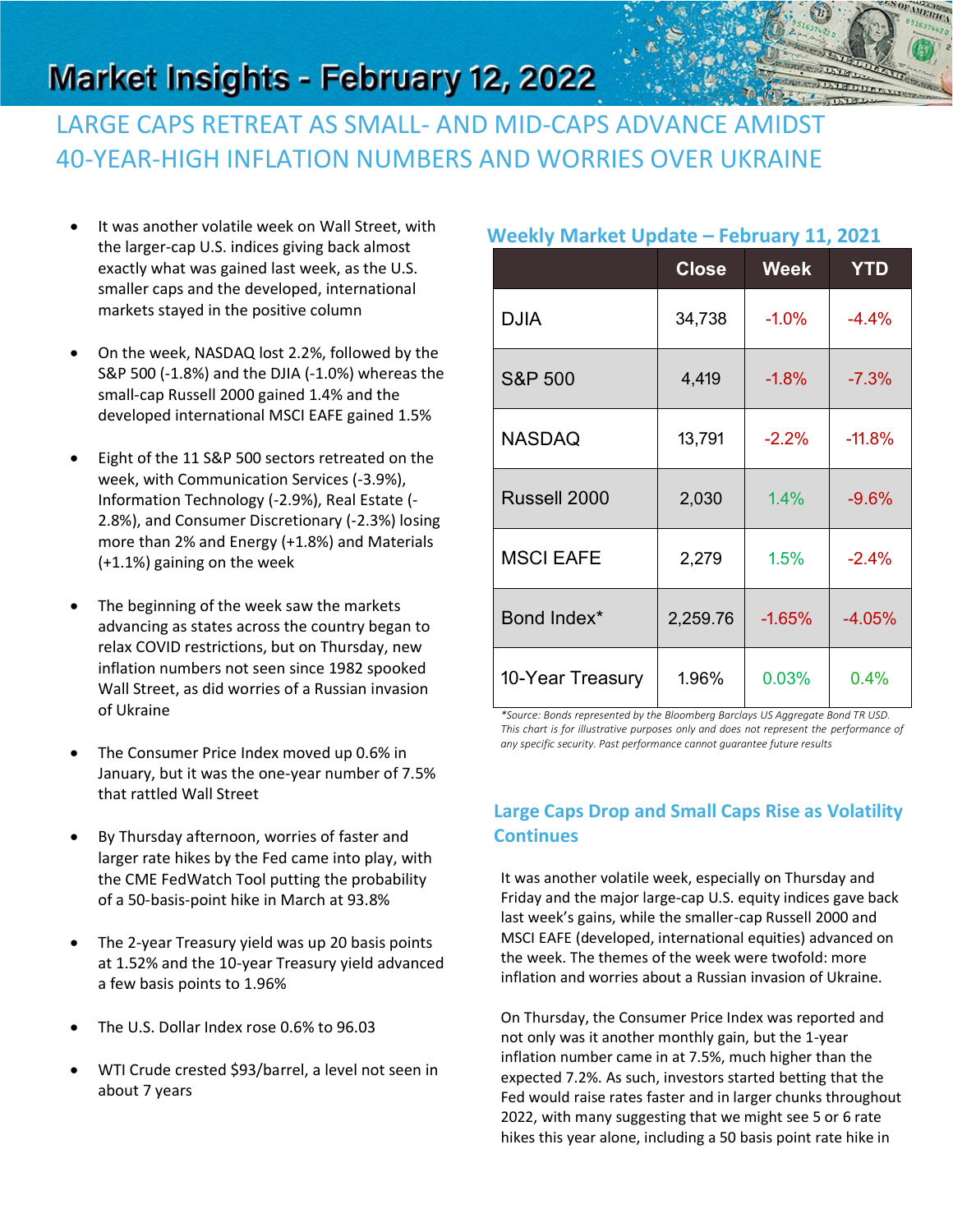March. These interest rate worries spooked technology investors, pushing NASDAQ down on the week and still squarely in correction territory as it is off more than 15% from its most recent peak.

The chorus of warnings from U.S. officials and other world leaders that a Russian invasion of Ukraine might be imminent also contributed to a late-week sell-off, helping push the price of oil to levels not seen in almost 7 years.

In other economic news:

- The Mortgage Bankers Association reported that its purchase index fell a steep 10% this week and the refinancing index fell 7.0%
- The NFIB small business optimism index slipped 1.8 points in January to 97.1, below expectations
- The University of Michigan's consumer sentiment for February came in at 61.7, well below expectations and the lowest level since October 2007
- On Tuesday, the Census Bureau reported that the goods and services deficit widened

#### **Inflation Up 7.5% Year-Over-Year**

On Thursday, the U.S. Bureau of Labor Statistics reported that the Consumer Price Index for All Urban Consumers increased 0.6% in January and 7.5% over the last 12 months.

- Increases in the indexes for food, electricity, and shelter were the largest contributors to the seasonally adjusted all items increase.
- The food index rose 0.9% in January following a 0.5% increase in December.
- The energy index also increased 0.9% over the month, with an increase in the electricity index being partially offset by declines in the gasoline index and the natural gas index.

### **12-month Percentage Change in CPI Over the Last 20 Years**



ed by the National Bureau of Economic Research

#### Further:

- This is the largest 12-month increase since the period ending February 1982.
- The all items less food and energy index rose 6.0%, the largest 12-month change since the period ending August 1982.
- The energy index rose 27.0% over the last year.
- The food index increased 7.0% over the last year.

#### **Earnings Are Generally Positive**

As of Friday's close, the number of companies beating earnings estimates is above the five-year average, and as a result, the index is reporting higher earnings for the fourth quarter today relative to the end of last week and relative to the end of the quarter.

According to research firm FactSet: "the index is reporting earnings growth of more than 30% for the fourth straight quarter and earnings growth of more than 45% for the full year. These above-average growth rates are due to a combination of higher earnings in 2021 and an easier comparison to weaker earnings in 2020 due to the negative impact of COVID-19 on a number of industries."

Further: "Overall, 72% of the companies in the S&P 500 have reported actual results for Q4 2021 to date. Of these companies, 77% have reported actual EPS above estimates, which is above the five-year average of 76%. In aggregate, companies are reporting earnings that are 8.6% above estimates, which is equal to the five-year average of 8.6%."